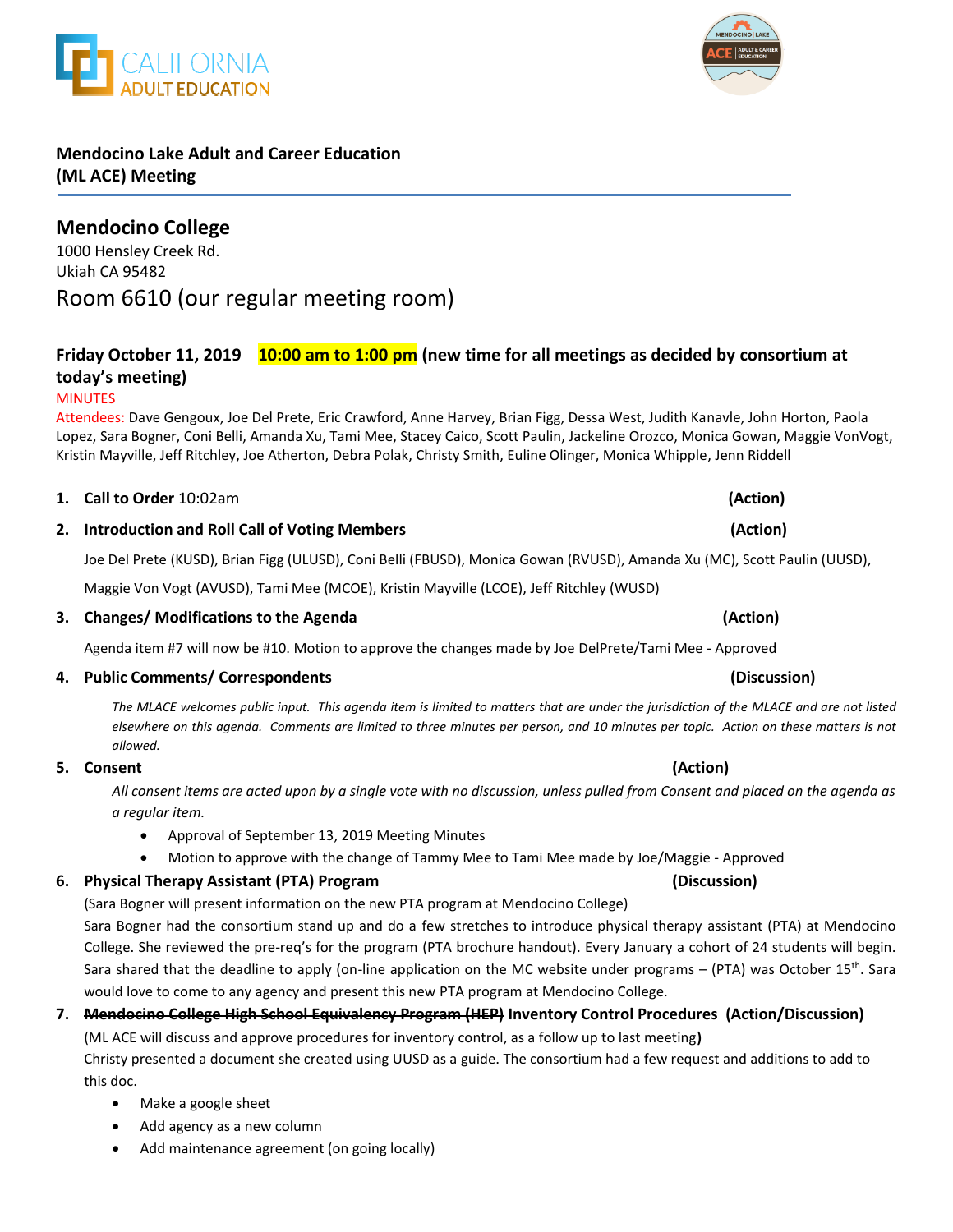

 Add loss/damage agreement (replacement not the responsibility of local agency, use local agreements with students to hold accountable for loss/damage)

Christy will come back next month November 8, 2019 with a final draft.

### **8. Overview of next 6 months (Action/Discussion)**

(ML ACE will review deadlines and upcoming events for the next 6 months) Christy went over a PowerPoint with the consortiums deadlines and events for the next 6 months.

### **9. One time proposals (Action/Discussion)**

(ML ACE will review one-time fund proposals; the total available funds are \$24,000)

**FB Coastal Adult School – Child Care Support for ESL and Citizenship Classes \$4903.88**

Coni Belli pulled proposal after Judy Kanavle identified the proposal as supplanting and this was confirmed by Joe Atherton.

### **Round Valley MC/UAS – Printer and Supplies \$1161.02**

Monica Gowan presented proposal. Consortium discussed the possibility of Round Valley joining the Mendocino College contract with Discovery Office for a copy/scanner. A motion to approve up to \$3000 for this printer/copier in collaboration with a combine service contract with the Mendocino College was made by Maggie VonVogt/ Brian Figg -Approved

Discussion: If more money is needed to purchase this item Amanda will bring a proposal to the Jan 2020 meeting.

### **MC Marketing Video - \$2,112.34**

Amanda Xu presented to have a marketing video created that will recruit new students to the college centers, highlighting programs supported by MLACE this proposal includes shared funding by Mendocino College as requested by the consortium at the September meeting. This video will also have a Spanish version, Jackeline Orozco offered to edit the Spanish version. Motion to approve proposal made by Joe DelPrete/ Brian Figg – Approved

### **10. Inventory Control Procedures Mendocino College High School Equivalency Program (HEP) (Action/Discussion)**

(Mendocino College will lead a discussion on the priority activities and cost out budget of the HEP program) Debra and Jackie presented HEP priorities list to the consortium. How can we continue to support this population of students? Debra and Jackie will meet with Euline, Joe Atherton later this week to find out the amount of money the Mendocino College has in their allotment to help sustain the program from January to June 202 to meet the needs of current HEP students who will be completing the program in June of 2020. Updates will be brought to the consortium at a later date.

### **11. Construction Corps Curriculum update (Discussion)**

(Jennifer Riddell will present an update on the Construction Corps curriculum development) Jennifer shared the curriculum she has submitted to the curriculum committee at Mendocino College. The consortium is very excited to see this curriculum being developed and hopeful to see the classes start in Fall 2020.

### **12. CAEP updates/Member Updates (Discussion)**

(ML ACE will share out updates from the Data & Accountability workshop, member updates if time permits) Christy went over CAEP workshop that she and Euline attended in Sacramento Thursday Oct.10<sup>th</sup>. ESL and ABE/ASE will automatically have the low literacy barriers on TE populated.

Member Updates

- MC- Euline Olinger has been hired as the new director of MLACE. She is part-time until December  $31^{st}$ . She will assume her full-time role as the director of MLACE on January 1<sup>st</sup>. Euline's schedule Tuesday & Thursday 1:00-5:00 and Friday's 8:00am-5:00pm
- RV Now have high speed internet.
- KV 29 students enrolled
- Upper Lake 20 students, 1 grad. Putting his data straight into TE is working good.
- WUSD Going well possibly up to 12-13 with 8 students consistently showing up. Data is improving.
- FB Anne Harvey is now onboard as the FB/Coast Center Outreach and Support Specialist. ESL classes are full and going well. High School Diploma seem to be improving as the time goes by.
- AV New students still showing up. Citizenship instructor is now adding a new class.